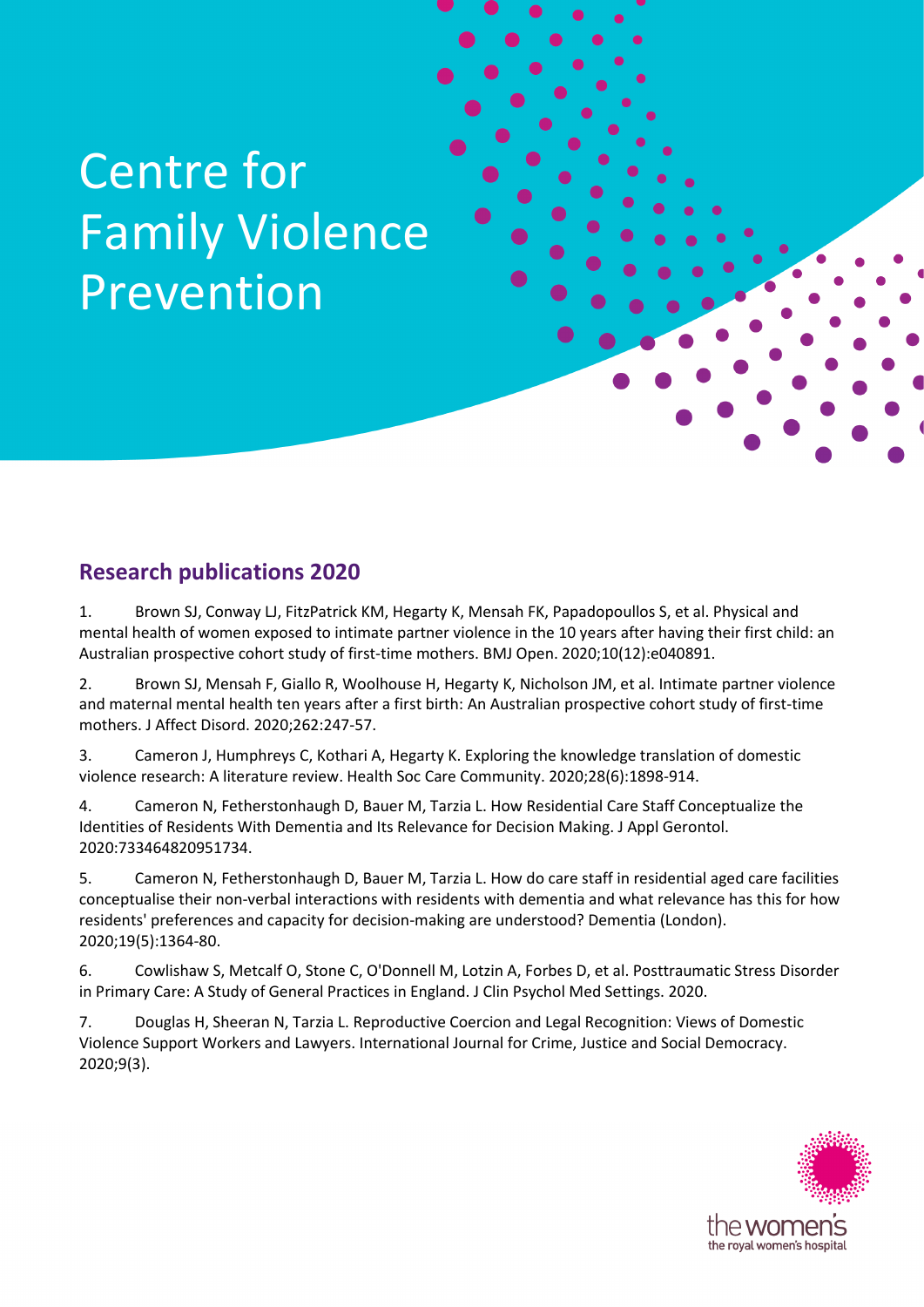8. Fiolet R, Cameron J, Tarzia L, Gallant D, Hameed M, Hooker L, et al. Indigenous People's Experiences and Expectations of Health Care Professionals When Accessing Care for Family Violence: A Qualitative Evidence Synthesis. Trauma Violence Abuse. 2020:1524838020961879.

9. Fiolet R, Tarzia L, Owen R, Eccles C, Nicholson K, Owen M, et al. Indigenous Perspectives on Using Technology as a Supportive Resource When Experiencing Family Violence. J Technol Human Serv. 2020;38(3):203-25.

10. FitzPatrick KM, Brown S, Hegarty K, Mensah F, Gartland D. Physical and Emotional Intimate Partner Violence and Women's Health in the First Year After Childbirth: An Australian Pregnancy Cohort Study. J Interpers Violence. 2020:886260520934426.

11. Hameed M, O'Doherty L, Gilchrist G, Tirado-Munoz J, Taft A, Chondros P, et al. Psychological therapies for women who experience intimate partner violence. Cochrane Database Syst Rev. 2020;7:CD013017.

12. Hegarty K. How can general practitioners help all members of the family in the context of domestic violence and COVID-19? Aust J Gen Pract 2020; 49 Suppl 33. doi: 10.31128. AJGP-COVID-33.[ePub ahead of print].

13. Hegarty K. How can general practitioners help all members of the family in the context of domestic violence and COVID-19? Aust J Gen Pract. 2020;49.

14. Hegarty K, McKibbin G, Hameed M, Koziol-McLain J, Feder G, Tarzia L, et al. Health practitioners' readiness to address domestic violence and abuse: A qualitative meta-synthesis. PLoS One. 2020;15(6):e0234067.

15. Hegarty K, Valpied J, Taft A, Brown SJ, Gold L, Gunn J, et al. Two-year follow up of a cluster randomised controlled trial for women experiencing intimate partner violence: effect of screening and family doctor-delivered counselling on quality of life, mental and physical health and abuse exposure. BMJ Open. 2020;10(12):e034295.

16. Kuruppu J, McKibbin G, Humphreys C, Hegarty K. Tipping the Scales: Factors Influencing the Decision to Report Child Maltreatment in Primary Care. Trauma Violence Abuse. 2020;21(3):427-38.

17. McKenzie M, Hegarty KL, Palmer VJ, Tarzia L. "Walking on Eggshells:" A Qualitative Study of How Friends of Young Women Experiencing Intimate Partner Violence Perceive Their Role. J Interpers Violence. 2020:886260520969238.

18. Molyneaux R, Gibbs L, Bryant RA, Humphreys C, Hegarty K, Kellett C, et al. Interpersonal violence and mental health outcomes following disaster. BJPsych Open. 2020;6(1):7.

19. Morris A, Humphreys C, Hegarty K. Beyond Voice: Conceptualizing Children's Agency in Domestic Violence Research Through a Dialogical Lens. Int J Qual Meth. 2020;19:10.

20. O'Dwyer C, Tarzia L, Fernbacher S, Hegarty K. Health Professionals' Experiences of Providing Trauma-Informed Care in Acute Psychiatric Inpatient Settings: A Scoping Review. Trauma Violence Abuse. 2020:1524838020903064.

21. Pfitzner N, Humphreys C, Hegarty K. Bringing men in from the margins: Father-inclusive practices for the delivery of parenting interventions. Child Fam Soc Work. 2020;25:198-206.

22. Potter LC, Morris R, Hegarty K, Garcia-Moreno C, Feder G. Categories and health impacts of intimate partner violence in the World Health Organization multi-country study on women's health and domestic violence. Int J Epidemiol. 2020.